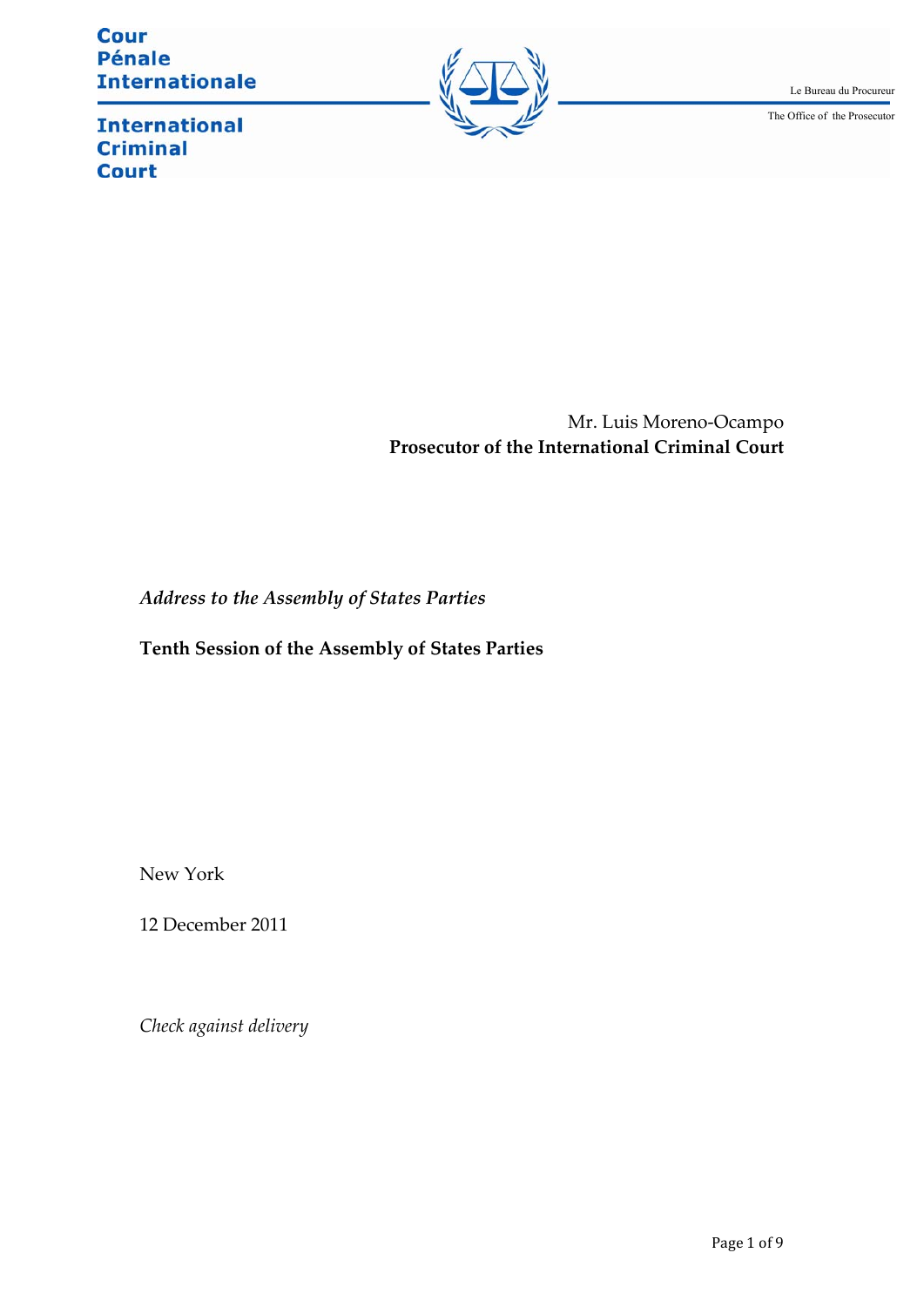Madam President of the Assembly, Mr. President Khama, Excellencies. Ladies and Gentlemen,

I have the honour to present to the Assembly my  $9<sup>th</sup>$  and last report as the Prosecutor of the International Criminal Court. Let me first congratulate you, Madam President, on your appointment, a recognition of your and the Estonian commitment to the Rome Statute. I also wish to thank your predecessors, Prince Ra'ad Zeid Al-Hussein, Mr. Bruno Stagno Ugarte and Mr. Christian Wenaweser.

More than eight years ago, I received an enormous responsibility: as the first Prosecutor I was mandated to implement for the first time the Rome Statute, a novel legal design to prevent and punish atrocities; the first permanent supranational criminal justice system, based on the complementary roles of national judiciary and a permanent international court.

As the Prosecutor, I was given the responsibility, subject to judicial review, to identify when and where to trigger the jurisdiction of the Court, and the independence to investigate the most serious crimes and their perpetrators, whoever they are. Article 27 of the Statute bars any immunity for Heads of States.

This unprecedented independence and competence was a deliberate decision agreed upon in Rome in 1998 and ratified by the 78 States Parties that appointed me in 2003. States learned from reality. "Never again" had been an unfulfilled promise. Thirty years after the Holocaust, the international community had no effective policy to stop the Khmer Rouge. Twenty years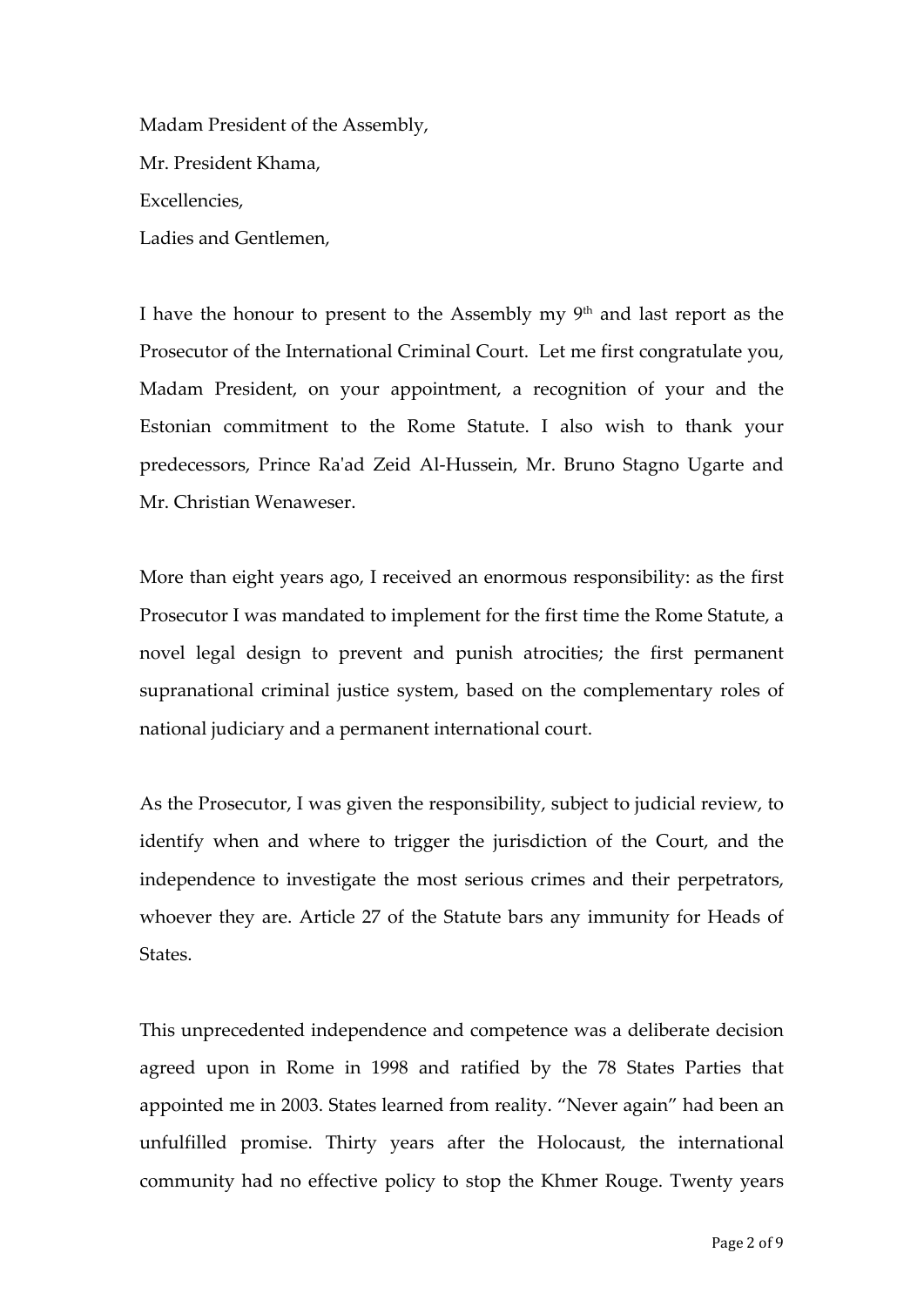later, it could not prevent the cold blood executions of Srebrenica, and neglected the machete-and-rape-driven genocide of Rwanda and the death of millions during the Congo wars.

States also knew that the age-old problem of mass atrocity had transformed as perpetrators acquired new technological capabilities. In the Internet era, organizations that commit massive crimes respect no borders: weapons, finances and political support are always international.

The Rome Statute system was the innovative response that the world was looking for centuries to establish order; it is respectful of a plurality of sovereign states but ensures the punishment and prevention of crimes through a Court of last resort.

## Madam President,

The Office of the Prosecutor has a critical role in the functioning of such an interdependent system: to identify situations under the jurisdiction of the Court and trigger its intervention, it is the gatekeeper. The Prosecutor has two competing duties: the Office shall not intervene when states conduct genuine proceedings but shall intervene when states are unable or unwilling to fulfil their obligations.

In 2003, there were many fears and misunderstandings about such independent Prosecutor. To dissipate them I promised that the Office would "undertake a participatory dialogue both in the policy-setting process and in the actual implementation of its policies." Clear operational standards were established.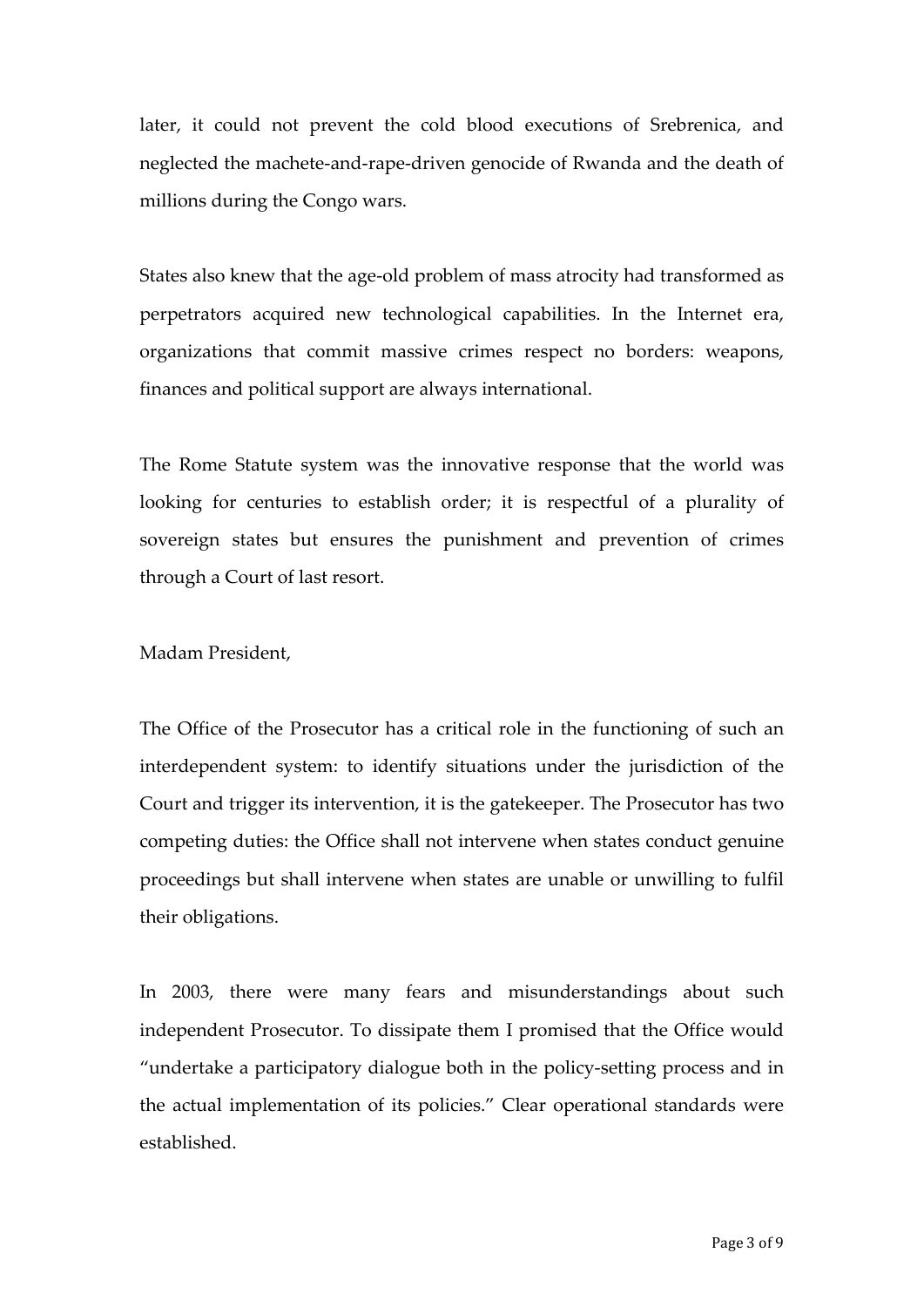The Office published its policy paper in September 2003, defining how it would implement its mandate. Let me highlight three key areas.

First, complementarity. States' genuine proceedings are an indicator of the Court^s achievement. I quote from the 2003 Policy paper: Y*the absence of trials by the ICC, as a consequence of the effective functioning of national systems, would be a major success*Z and the Office would, Y*take action only where there is a clear case of failure to take national action*.Z

This policy has been applied consistently. There were no national proceedings when the Office triggered the Court's jurisdiction in four States Parties: Uganda, the Democratic Republic of Congo, the Central African Republic and Kenya. There were none following the UN Security Council referrals in Darfur and Libya, or the acceptance of jurisdiction by the Côte d'Ivoire. This respect for national efforts is also apparent from the preliminary examinations conducted in Colombia, Guinea and Georgia, as well as in the Office^s policy to invite the territorial States to refer the situations before using *proprio motu* powers.

A second fundamental policy described in the 2003 policy paper, is to focus investigations on those who bear the greatest responsibility for the most serious crimes in accordance with the evidence collected.

This policy has also been consistently implemented: none of the 26 individuals facing justice before the International Criminal Court are low level perpetrators, all the cases before the Judges have been against the top leaders of the organizations involved in the commission of the crimes, including three Heads of State when the evidence collected pointed at their criminal responsibility. In compliance with the Office^s duty to focus on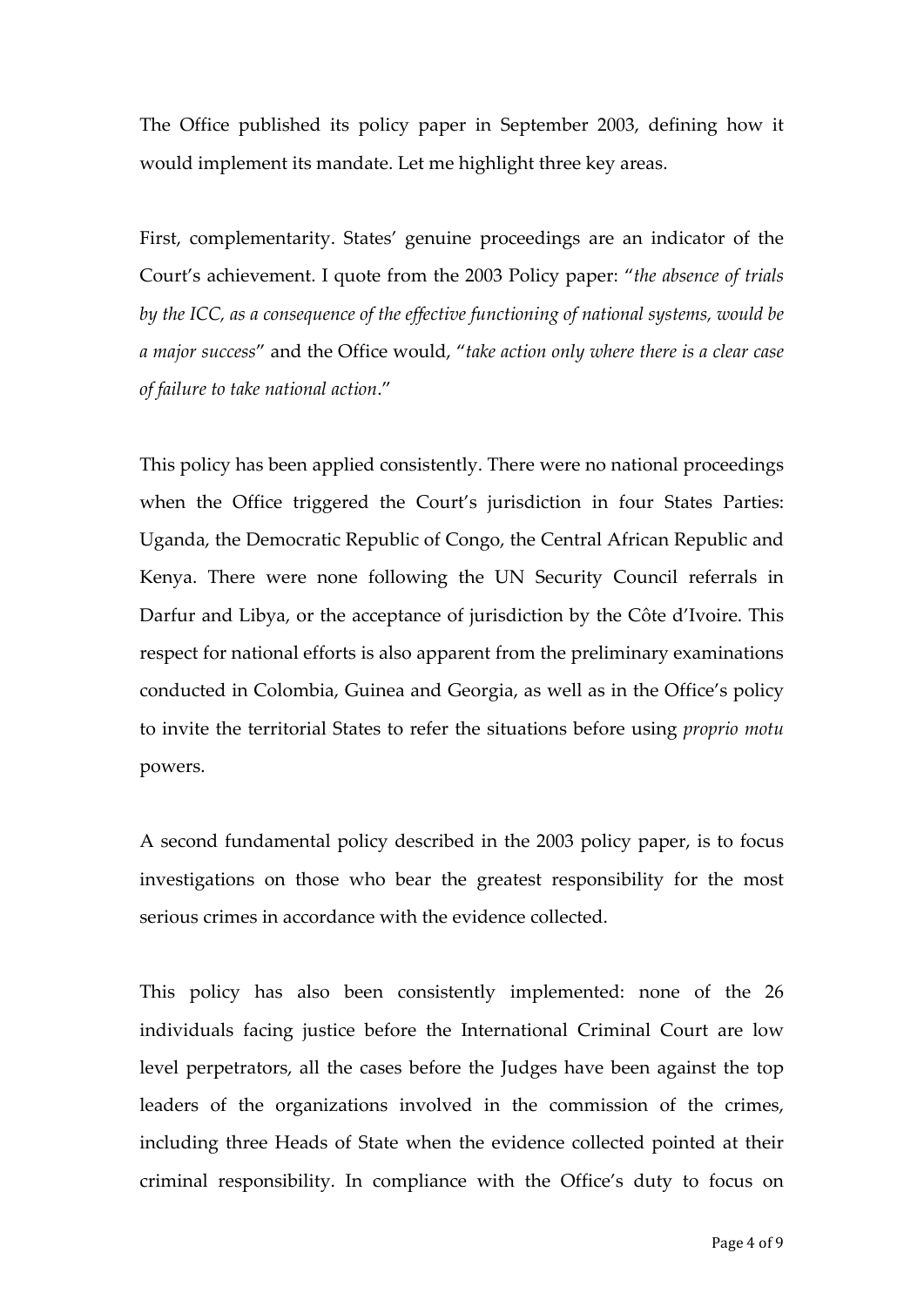gender crimes and crimes against children, the Office's first case exposed how boys and girls were abused as child soldiers; trained to kill, to rape and to be raped. Each subsequent case has highlighted a further aspect of gender crime. In each situation, there were hundreds or thousands of persons killed and/or raped, and in many, millions were displaced. The cases before the Court are indeed the most serious crimes of concern to the international community.

The third key policy adopted in 2003 and further refined later was to maximize the Office's "contribution to the prevention" of future crimes, to better protect victims from violence. No international court, no domestic jurisdiction will ever end crimes by itself; local and international communities, political leaders, State representatives, police and armies should also work in the "shadow of the Court." As UN Secretary-General Ban Ki Moon said in Kampala: the ICC casts an increasingly long shadow, which those who would commit crimes against humanity have clearly come to fear.

The standardization process continues in consultation with all stakeholders. The Office has issued policy papers on the "Interest of Justice", "Victims Participation", "Preliminary Examinations", and is working on others. It has developed an internal operational manual that guides the activities of each member of the Office, it is conducting periodic 'lessons learned' exercises and is adjusting to the rulings of the Chambers. A 'Nine Year Report' outlining all its activities to date will be finalized shortly.

Madam President,

The Rome Statute system is working, its existence is no longer at risk. Investigations advance, the entire network of cooperation is performing. Judges are ensuring fair trials and deciding on the individual responsibility of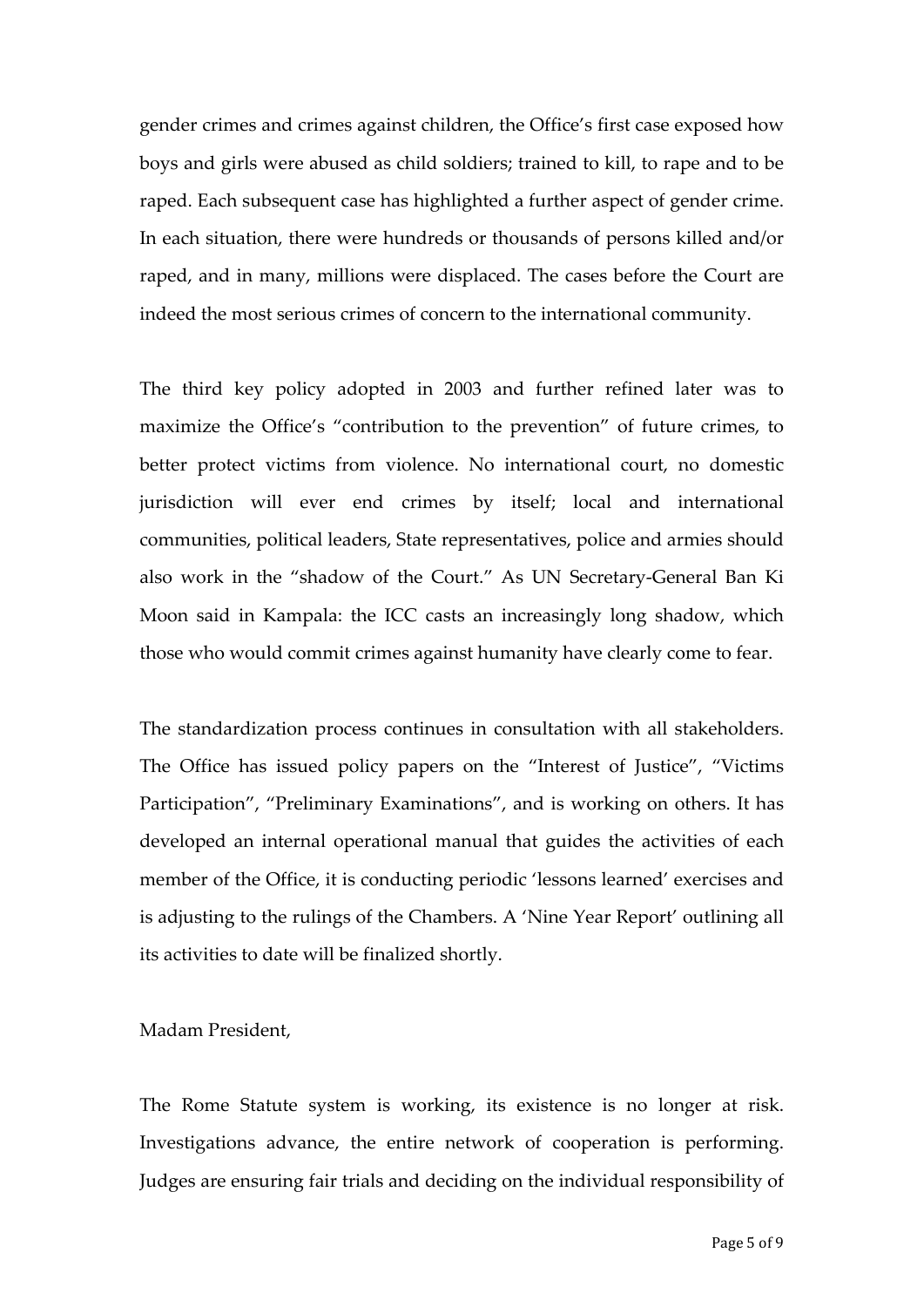the accused. The fear of a frivolous Prosecutor, abusing the powers granted by the Statute was replaced by the challenges created by a serious institution. The States Parties of the Rome Statute have to adjust to these new challenges. I see two potential grave risks ahead.

The first risk is a Court with no independence. Independence should not be taken for granted. National or parochial interests are providing incentives to control the Court. Reality has demonstrated that the Office's independent decisions have triggered conflicts of interests for States. Leaders who are using crimes to retain power have criticized the Court and managed to mobilize some international support to this end. States Parties have struggled to prioritize their commitment to international justice over more immediate economic or political interests. Such diverse and sometimes conflicting interests exist within national governments, between country experts, legal advisors and conflict managers. Some of them may, at times, perceive the Rome Statute as an unnecessary constraint and try to limit its powers. They have incentives to control the Court through the undue expansion of States' oversight. These are accepted diplomatic practices but will destroy the Rome Statute System. Without independence the International Criminal Court has no value.

I thank States Parties for the absolute independence that they have given me during my tenure. Until today, I had the resources I needed to fulfil my duties including the contingency fund for unexpected situations such as Libya. I also thank the Assembly for the stance it adopted last year by amending the Independent Oversight Mechanism mandate in a manner fully respecting the independence of the Office of the Prosecutor. As established by the Statute, OTP staff is only accountable to the Prosecutor.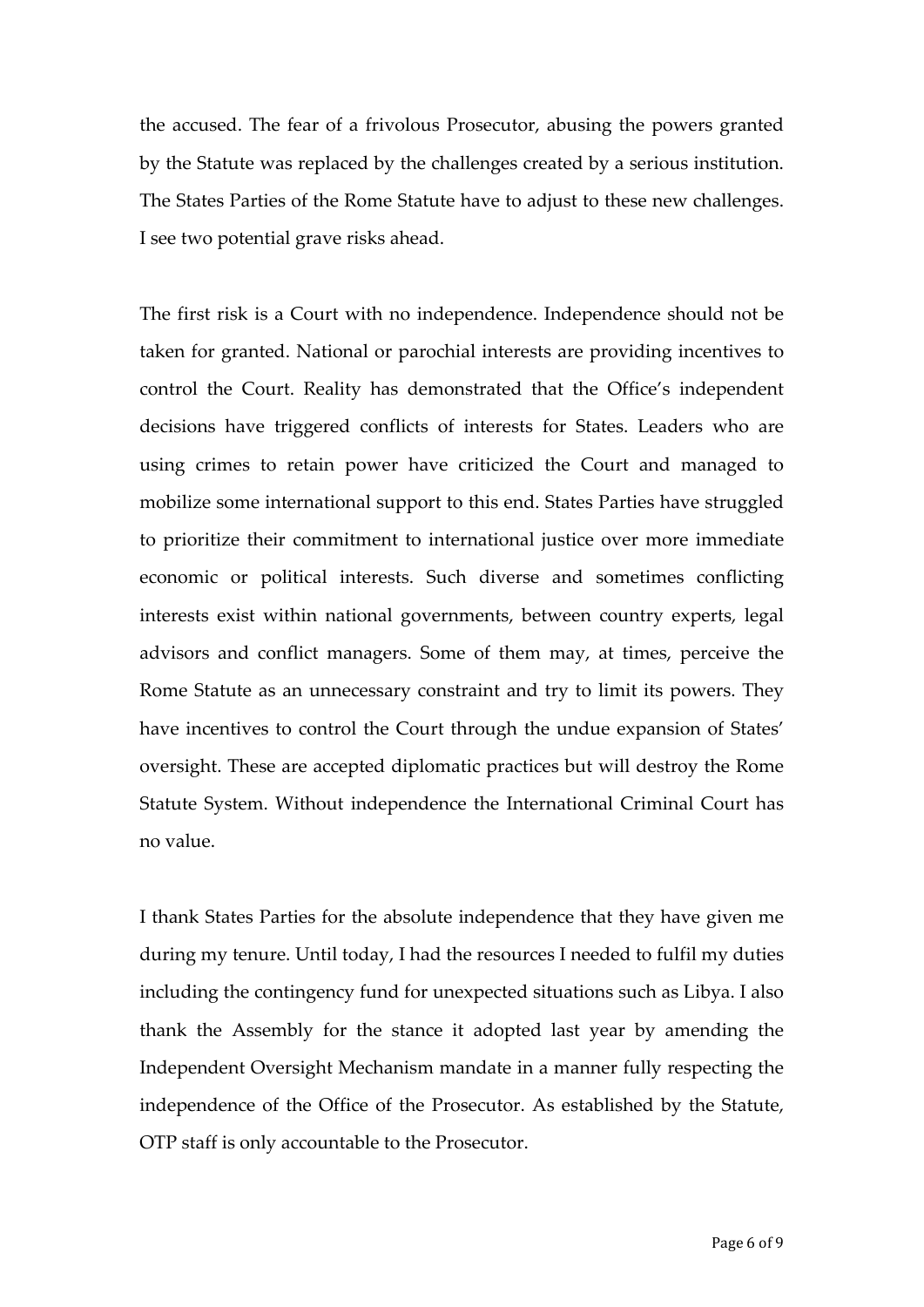The second risk is that of an isolated Court. A Court that produces legal debates, but is ignored in the management of massive violence. Reality shows that some of the leaders sought by the Court threatened to commit more crimes to retain power, blackmailing the international community with a false option: peace or justice. The efficiency of the Court will depend on how political leaders and conflict managers react to such blackmails. To contribute to peace and security, the Office of the Prosecutor, has to hold the legal limits, it cannot be blackmailed. The Office's mandate is to investigate the facts with impartiality and apply the law with integrity. Since the failure to appease criminal leaders in Munich in 1938 there has been a need to rethink how to negotiate conflicts more efficiently.

These two competing risks, intruding on or isolating the Court, have both been managed. Support for ending impunity is growing. The Rome Statute has been operational for more than 8 years and seen the ratification of 42 additional states, including all South America and Europe and most of the Oceania and Sub Saharan Africa. Tunisia started the "Arab spring" adopting the Rome Statute only two weeks after the fall of the old regime. It sent a clear message: there is no turning back to abuse of power. The recent accessions of Bangladesh and the Philippines show a promising trend in the Asian region. Non-States Parties such as Qatar and Rwanda as well as regional and international organizations including the AU, the EU, the OAS, the Arab League and the UN are actively working with the Court to end impunity in different situations. Kofi Annan and Thabo Mbeki, representing the AU, as well as President Compaoré, all included justice in their conflict management agenda in Kenya, Sudan and Guinea. The EU continually supports our work and invites my Office to participate in internal trainings or to brief the Political and Security Committee. The OAS appointed the Spanish Judge Baltasar Garzón as part of its Mission to Support the Peace Process in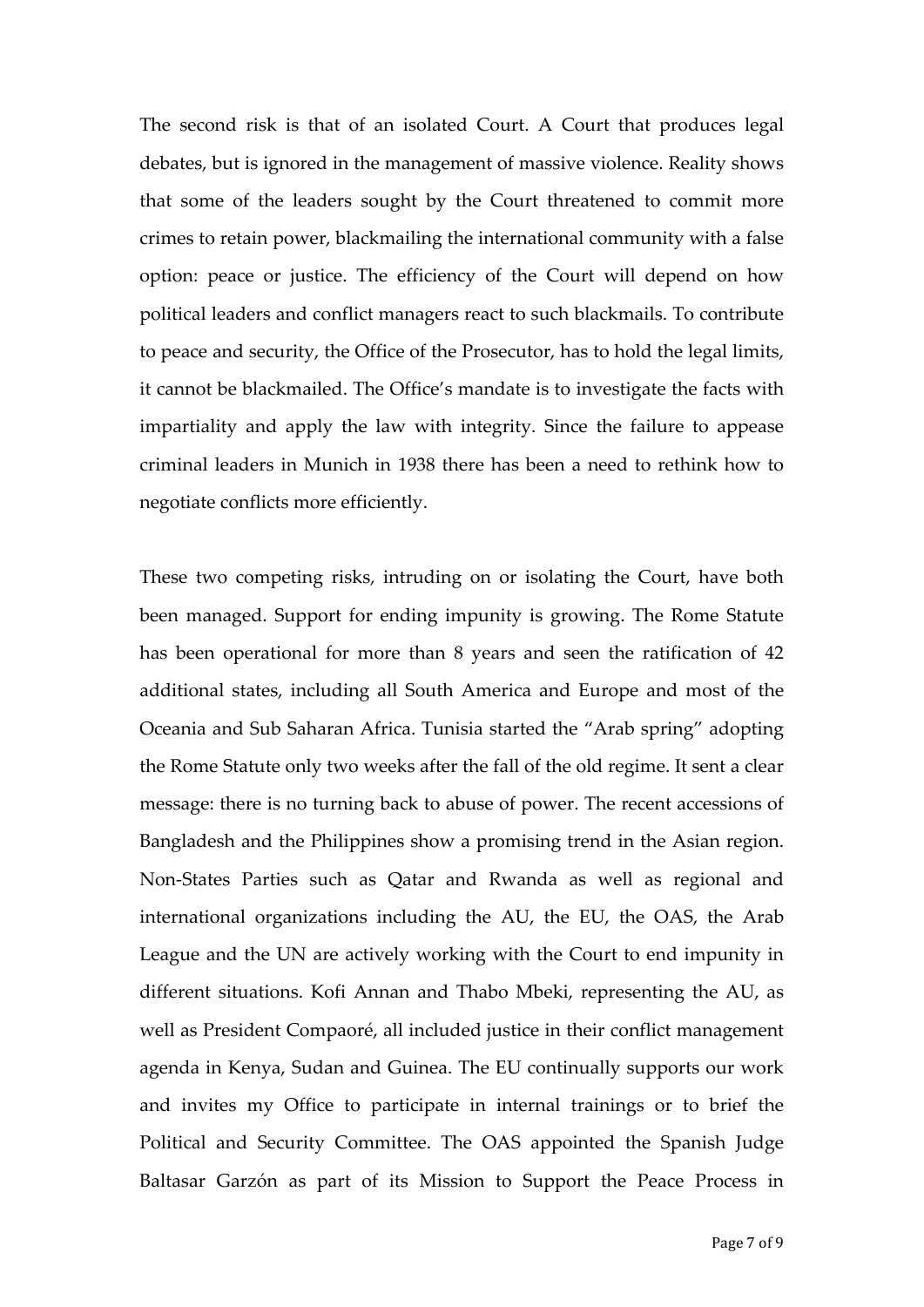Colombia. The Arab League organized a fact-finding commission to support the intervention of the Court in Palestine. In 2005, the UN Security Council referred by 11 votes the Darfur situation to the Court after a discussion lasting three months. This year, the Security Council unanimously, including the affirmative vote of 5 Non-States Parties - China, India, Russia, USA and Lebanon  $-$  referred the situation in Libya to the Court following few days discussion.ȱȱ

All over the world armies are adjusting their operational standards, training and rules of engagement to make them compatible with the Rome Statute. This is the way to control violence.

Madam President,

Let me conclude.

The Office of the Prosecutor is composed of 288 staff from 81 countries, each of them committed to the mission of the Court. Their work and dedication has allowed us to continuously increase the efficiency of the Office, which performed beyond its assumptions over the last three years. They conducted the investigation in Libya in less than three months. They work under stress, in risky environments. The loss of Alain Kongolo Lubamba, a staff member who died in a plane crash while landing at Kinshasa airport, reminds the staff of their vulnerability, especially when three other staff members^ lives were saved because they were not allowed to board the same plane.

Registry personnel supported us over the years. They make a difference. When a child witness arrives in The Hague, the smile of the Court's drivers makes a difference.